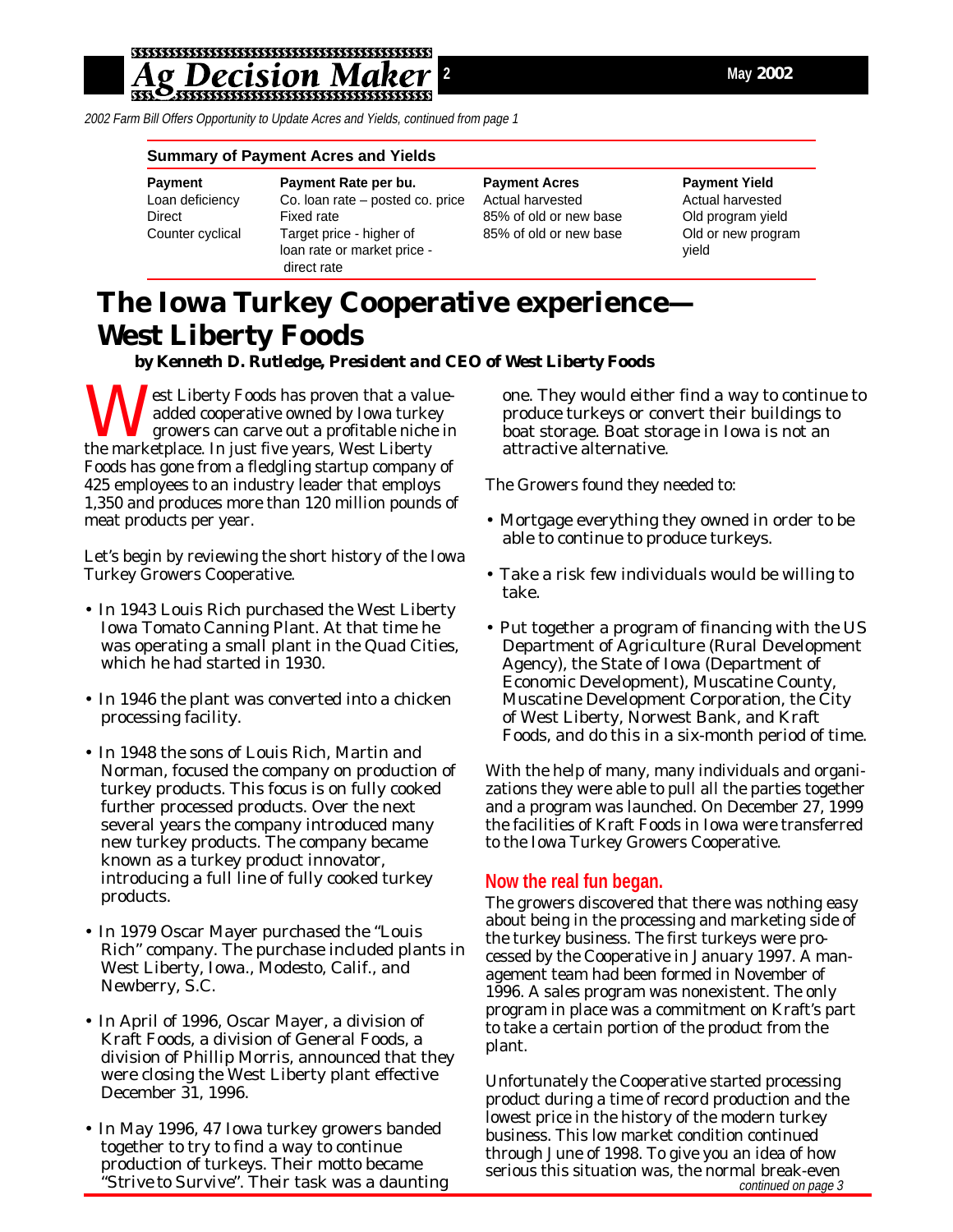## <u>Ag Decision Maker</u>

The Iowa Turkey Cooperative experience—West Liberty Foods, continued from page 2

level for turkey meat is in the \$1.60 range. The market reached a low of \$1.07 during the first year and a half of the Cooperative's existence.

#### **Significant developments**

During the first year and a half; however, many significant events unfolded:

- 1. Two companies closed sizable turkey plants and idled or converted them to chicken.
- 2. The industry began to exercise serious production restraint.
- 3. Supply and demand came into balance. As an old friend used to say, "The law of supply and demand will never be repealed.
- 4. A major player in the business decided to discontinue slaughter operations.
- 5. The sales and marketing programs the West Liberty Foods staff had been pursuing began to bear fruit.
- 6. Strategic alliances began to be put into place.
	- A private label line of high-end deli products for the largest retailer in the country and for another midsize retailer was developed and began to be distributed.
	- A co-manufacturing agreement of major volume levels was concluded with one of the largest food companies in the world.
	- The program with Oscar Mayer was continued and strengthened beyond the initial two-year period.
	- The plant began production of beef, pork, and chicken products in addition to turkey.
	- The plant became the major producer of deli items for two of the largest sandwich shops in the U.S.
	- The company began to receive recognition as a preferred production unit.

In January 1999, a very viable Cooperative emerges from the trying 1997 and 1998 experiences. The Cooperative continues to seek out business opportunities to insulate it from the vagaries of the commodity turkey market, even setting plans for a natural turkey product line.

In 1997, the Cooperative processed 2.9 million head of turkeys from our members. In 1999 we completed the year with over 4.5 million head of turkeys processed. During the 2000 calendar year we not

only processed 4.5 million head but also purchased the equivalent of over 1.0 million additional head in the form of deboned meat from other companies.

In 2000, the Cooperative concluded the purchase of another 50,000 square foot processing facility in Sigourney, Iowa.

Ninety percent of the products manufactured by West Liberty Foods are branded and sold by other companies and ten percent are marketed under the West Liberty Foods label.

The future opportunity for West Liberty Foods lies in selecting the appropriate partners from a comanufacturing and private label standpoint, negotiating long term financially favorable agreements which will continue to insulate us from severe market swings, continue to seek out higher margin niche markets to blend in with the co-manufacturing/private label product and continue to improve to the most efficient production level at the plant.

If we are able to accomplish these tasks, we will provide to our grower/owners a profitable, sustainable business which can be passed down to the next generation as a financial investment worthy of their time and money. This is the key to a cooperative's long term viability and survivability.

In a recent article from a trade publication ranking the top 200 meat and poultry processors based on sales revenue, West Liberty Foods ranked #157 in 1998, #90 in 1999 and #75 in 2000. We ended F/Y 2000 at over \$135 million in revenue. We have arrived and we intend to stay a viable food production entity for the long term.

#### **Drivers of the future**

We are concentrating on three major trends that we believe will drive our business for the future and will also be applicable to any other cooperative food venture.

#### **Brand Marketing**

Brand marketing in the future will focus corporate shareholder attention on marketing of the end product and cause major food companies to look for strategic alliance partners to grow, slaughter and process product. This is already happening at West Liberty Foods. This trend has resulted in four separate co-manufacturing agreements at West Liberty Foods with four of the largest food companies in the country.

The example used as the ultimate brand-marketing program is Nike. Nike owns no production facilities.